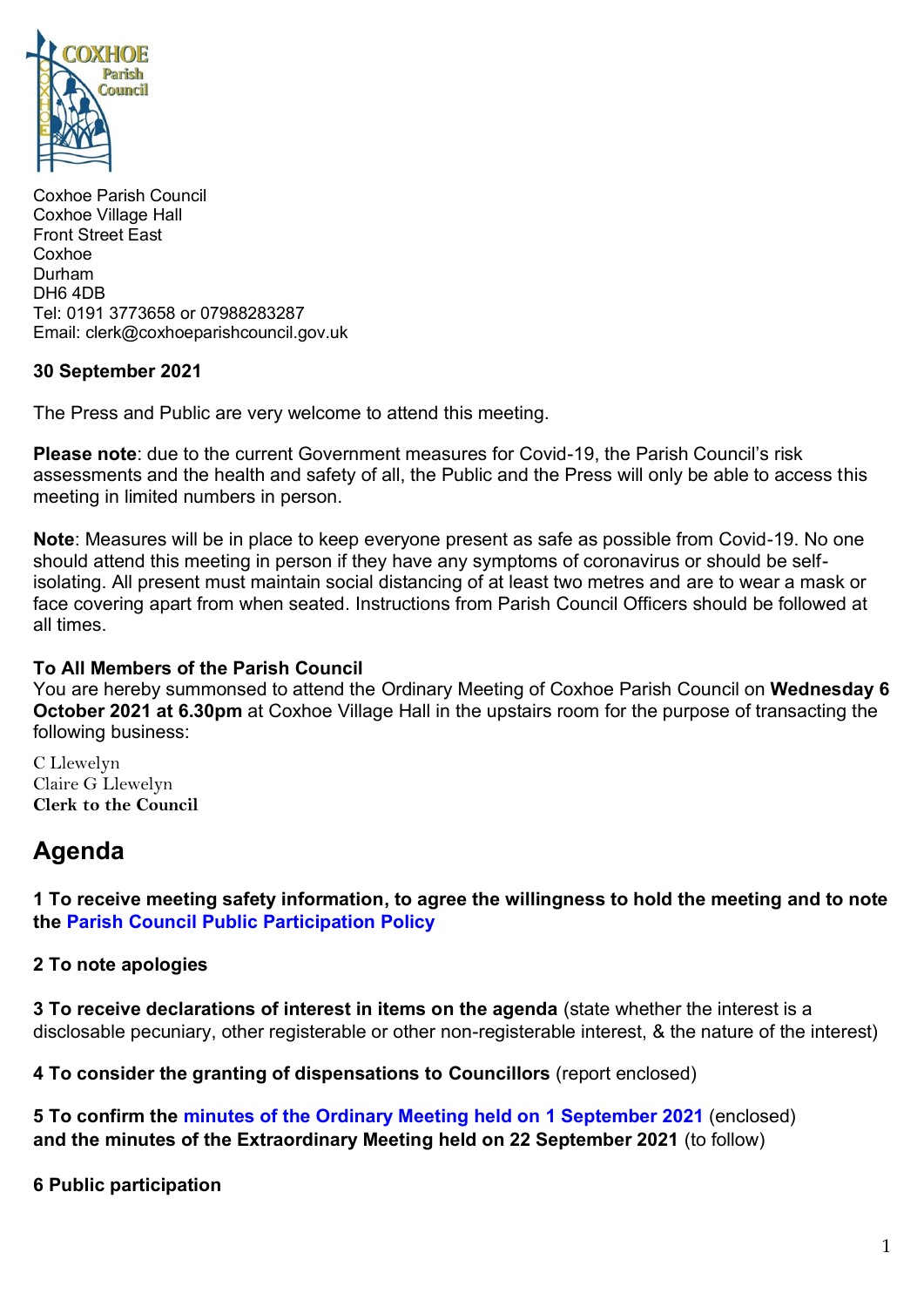# **7 To receive the County Councillors' Update**

# **8 To receive Councillors' reports of attendance at meetings and events on behalf of the Parish Council**

# **9 To review Parish Council Committees** (reports enclosed)

- a) To review and agree Human Resources Committee Terms of Reference
- b) To review and appoint Members to serve on the Parish Council's Committees or Working Groups

# **10 To consider financial matters** (reports enclosed)

- a) Finance Report, Bank Reconciliation and Payment Schedule
- b) Employer costs for August
- c) Budget
- d) To note conclusion of audit for the year 2020 to 21

#### **11 Clerk's Report** (enclosed)

- a) To consider Matters raised by residents
- b) Training
- c) To note activity undertaken and the Clerk's priorities

#### **12 To agree Parish Council policies** (reports enclosed)

- a) Complaints Policy and Procedure
- b) Health and Safety Policy
- c) Training Policy

# **13 To note Parish Council Youth Provision Report** (enclosed)

# **14 Planning, Correspondence and Consultations Report** (enclosed)

- a) To consider planning applications
- 1. [DM/21/02451/FPA](https://publicaccess.durham.gov.uk/online-applications/applicationDetails.do?activeTab=documents&keyVal=QVV3F8GDH2900) 5 Meadow Court, Coxhoe DH6 4ED
- 2. [DM/21/02740/FPA](https://publicaccess.durham.gov.uk/online-applications/applicationDetails.do?activeTab=documents&keyVal=QX2B0BGDHIT00) 2 Roslyn Mews, Coxhoe DH6 4BP
- 3. [DM/21/02991/VOC](https://publicaccess.durham.gov.uk/online-applications/applicationDetails.do?activeTab=documents&keyVal=QYCAJWGDHWO00) Stray Aid Dogs & Cats Home, East Pasture Farm, Coxhoe DH6 4EL
- 4. [DM/21/03128/FPA](https://publicaccess.durham.gov.uk/online-applications/applicationDetails.do?activeTab=summary&keyVal=QZ3RG0GDI5000) 60 Ashbourne Drive, Coxhoe, DH6 4SW

5. To consider any planning applications received after the agenda was issued to be dealt with by the Clerk using delegated authority

b) To note approved, withdrawn and refused decisions

c) To consider correspondence and a response to consultations Minerals and Waste Policies and Allocations Development Plan Document

d) To note bulletins

# **15 To review the Parish Council action plan** (enclosed)

# **16 To consider Land, Buildings and Open Spaces** (reports to follow)

- a) To consider the Council's position regarding the Old School Site
- b) To note activity relating to Shaun Henderson Memorial Sports Ground